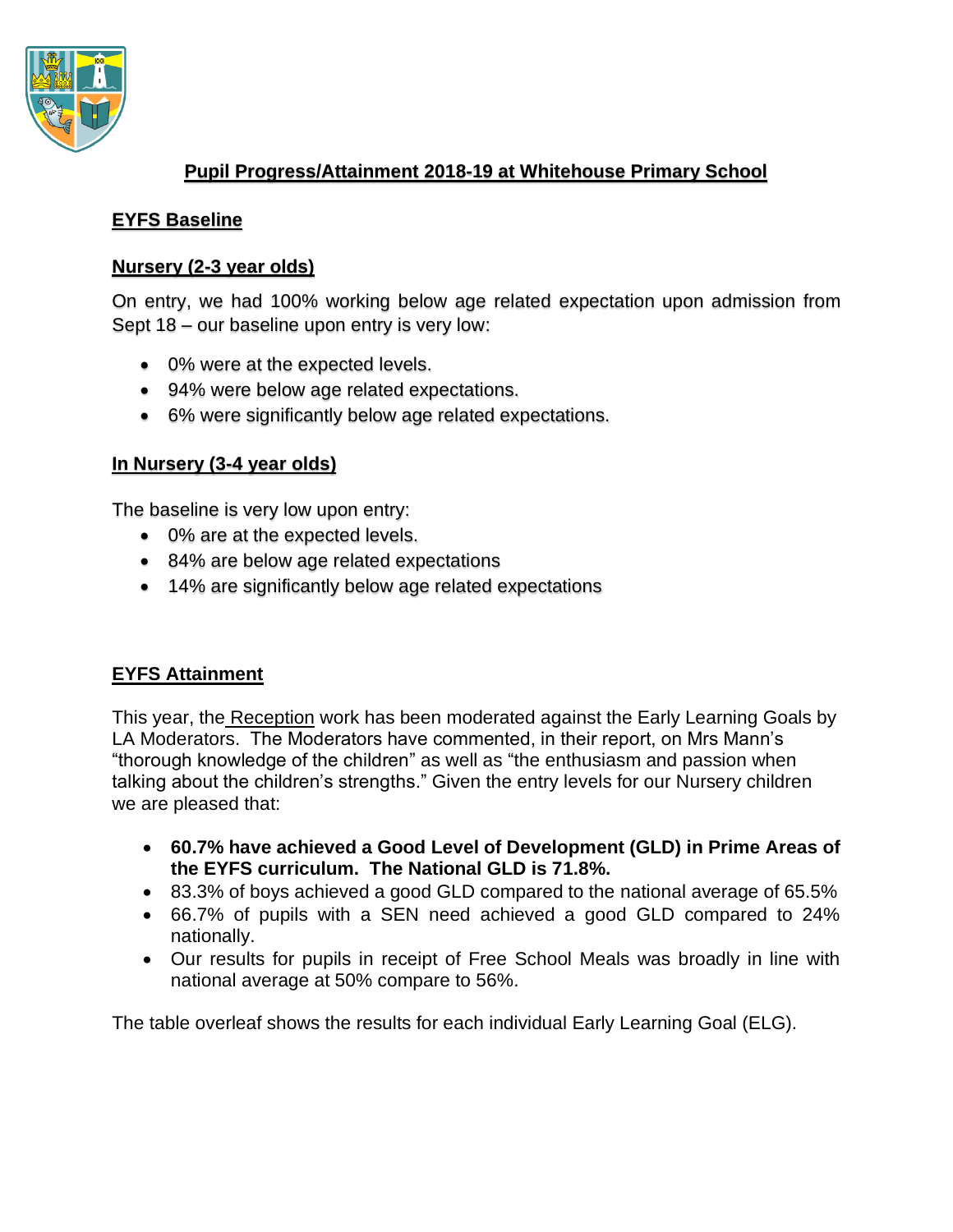# **Early Learning Goal (ELG) Results**

| <b>ELG</b>                                        | % Children Expected Level |                 | % Children Exceeding the<br><b>Expected Level</b> |                 |  |
|---------------------------------------------------|---------------------------|-----------------|---------------------------------------------------|-----------------|--|
|                                                   | Whitehouse                | <b>National</b> | Whitehouse                                        | <b>National</b> |  |
| Listening and Attention                           | 79                        | 86              | 29                                                | $\overline{23}$ |  |
| Understanding                                     | 75                        | 86              | 25                                                | $\overline{23}$ |  |
| Speaking                                          | 75                        | 86              | 25                                                | 20              |  |
| Moving and Handling                               | 89                        | 89              | 14                                                | 18              |  |
| <b>Health and Self Care</b>                       | 79                        | 91              | 32                                                | 20              |  |
| Self Confidence and Awareness                     | 75                        | 89              | 14                                                | 18              |  |
| Managing Feelings and Behaviour                   | 79                        | 67              | 7                                                 | 16              |  |
| <b>Making Relationships</b>                       | 89                        | 89              | 11                                                | 16              |  |
| Reading                                           | 61                        | 77              | 14                                                | 19              |  |
| Writing                                           | 61                        | 74              | 14                                                | 11              |  |
| Number                                            | 71                        | 90              | 18                                                | 17              |  |
| Shape, Space and Measures                         | 71                        | 82              | 11                                                | 16              |  |
| People and Communities                            | 75                        | 86              | $\Omega$                                          | 15              |  |
| The World                                         | 75                        | 66              | 7                                                 | 15              |  |
| Technology                                        | 71                        | 93              | $\overline{7}$                                    | 20              |  |
| Exploring and using Media and<br><b>Materials</b> | 79                        | 89              | 7                                                 | 17              |  |
| Being Imaginative                                 | 75                        | 89              | 0                                                 | 16              |  |

# **Exceeding ELG Expected Level by Group**

| <b>ELG</b>                                        |             | Whitehouse |                 |            | <b>National</b> |              |            |                |  |
|---------------------------------------------------|-------------|------------|-----------------|------------|-----------------|--------------|------------|----------------|--|
|                                                   | <b>Boys</b> | Girls      | <b>FSM</b>      | <b>SEN</b> | <b>Boys</b>     | <b>Girls</b> | <b>FSM</b> | <b>SEN</b>     |  |
| Listening and Attention                           | 25          | 31         | $20\,$          | $\Omega$   | 18              | 28           | 12         | 4              |  |
| Understanding                                     | 33          | 19         | 20              | $\Omega$   | 20              | 27           | 12         | 4              |  |
| Speaking                                          | 25          | 25         | 10              | $\Omega$   | 17              | 23           | 10         | 3              |  |
| Moving and Handling                               | 17          | 13         | $\overline{0}$  | $\Omega$   | 14              | 23           | 9          | 3              |  |
| <b>Health and Self Care</b>                       | 33          | 31         | 30 <sub>o</sub> | $\Omega$   | 16              | 24           | 10         | 4              |  |
| Self Confidence and Awareness                     | 25          | 6          | 10              | $\Omega$   | 16              | 22           | 10         | 3              |  |
| Managing Feelings and Behaviour                   | $\Omega$    | 13         | 20              | $\Omega$   | 12              | 21           | 9          | 3              |  |
| <b>Making Relationships</b>                       | 8           | 13         | 10              | $\Omega$   | 12              | 21           | 9          | 3              |  |
| Reading                                           | 25          | 6          | 10              | 33         | 17              | 21           | 9          | 5              |  |
| Writing                                           | 25          | 6          | 10              | 33         | 8               | 14           | 5          | $\overline{2}$ |  |
| Number                                            | 25          | 13         | 20              | $\Omega$   | 18              | 15           | 8          | 5              |  |
| Shape, Space and Measures                         | 17          | 6          | 10              | $\Omega$   | 16              | 15           | 7          | 4              |  |
| People and Communities                            | 0           | $\Omega$   | $\Omega$        | $\Omega$   | 13              | 17           | 7          | 3              |  |
| The World                                         | 8           | 6          | 10              | $\Omega$   | 17              | 16           | 8          | 4              |  |
| Technology                                        | 17          | 0          | 0               | $\Omega$   | 21              | 18           | 12         | 8              |  |
| Exploring and using Media and<br><b>Materials</b> | 0           | 13         | $\overline{20}$ | $\Omega$   | 11              | 23           | 9          | 4              |  |
| Being Imaginative                                 | $\Omega$    | $\Omega$   | $\Omega$        | $\Omega$   | 11              | 21           | 8          | 3              |  |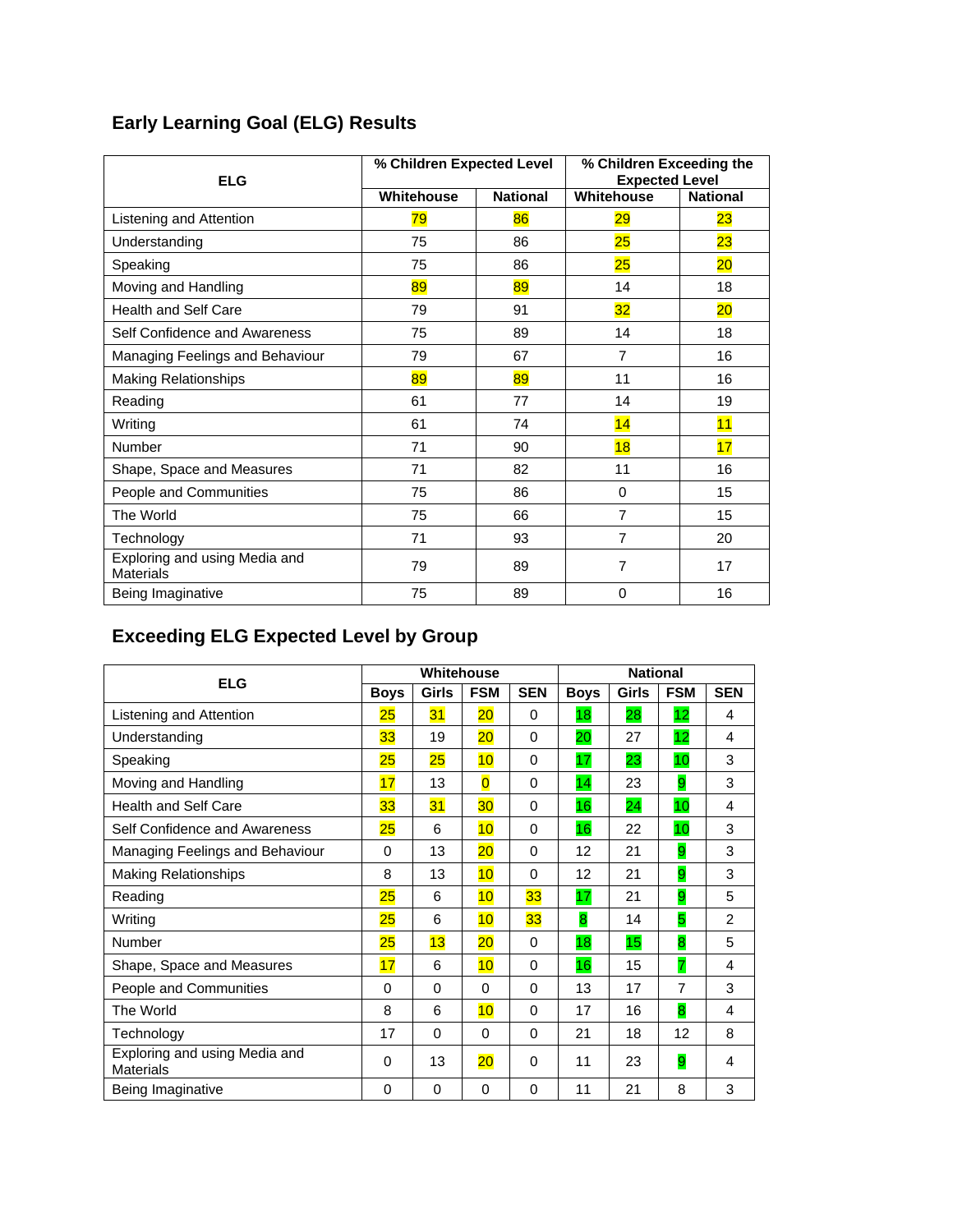# **Year One Phonics Data**

We achieved an overall pass rate of 94% compared to the national average of 82%. This is the highest result in the last three years:

|              |            | 2017       |            | 2018       |            | 2019       |
|--------------|------------|------------|------------|------------|------------|------------|
| Group / Year | <b>WPS</b> | <b>Nat</b> | <b>WPS</b> | <b>Nat</b> | <b>WPS</b> | <b>Nat</b> |
| Overall      | 52%        | 81%        | 79%        | 83%        | 94%        | 82%        |
| <b>Boys</b>  | 31%        | 78%        | 81%        | 79%        | 100%       | 79%        |
| Girls        | 75%        | 79%        | 75%        | 86%        | 89%        | 85%        |
| <b>FSM</b>   | 55%        | 70%        | 67%        | 72%        | 100%       | 71%        |
| Non FSM      | 50%        | 84%        | 87%        | 85%        | 90%        | 84%        |
| <b>SEN</b>   | 42%        | 43%        | 67%        | 44%        | 100%       | 43%        |
| Non SEN      | 62%        | 87%        | 81%        | 89%        | 92%        | 88%        |

# **Year Two Phonics Data**

We achieved a pass rate of 96% compared to the national average of 91%. As with the Year 1 data this is the best result in three years:

|              |            | 2017       | 2018       |            | 2019       |            |
|--------------|------------|------------|------------|------------|------------|------------|
| Group / Year | <b>WPS</b> | <b>Nat</b> | <b>WPS</b> | <b>Nat</b> | <b>WPS</b> | <b>Nat</b> |
| Overall      | 88%        | 92%        | 93%        | 92%        | 96%        | 91%        |
| <b>Boys</b>  | 83%        | 90%        | 93%        | 90%        | 100%       | 94%        |
| <b>Girls</b> | 92%        | 94%        | 93%        | 94%        | 88%        | 94%        |
| <b>FSM</b>   | 83%        | 86%        | 92%        | 86%        | 100%       | 93%        |
| Non FSM      | 92%        | 93%        | 92%        | 94%        | 93%        | 93%        |
| <b>SEN</b>   | 75%        | 63%        | 92%        | 97%        | 88%        | 97%        |
| Non SEN      | 93%        | 93%        | 94%        | 97%        | 100%       | 97%        |

The dip in girls pass rates for 2019 is because of a child in the ARP who is working well below KS 1 levels.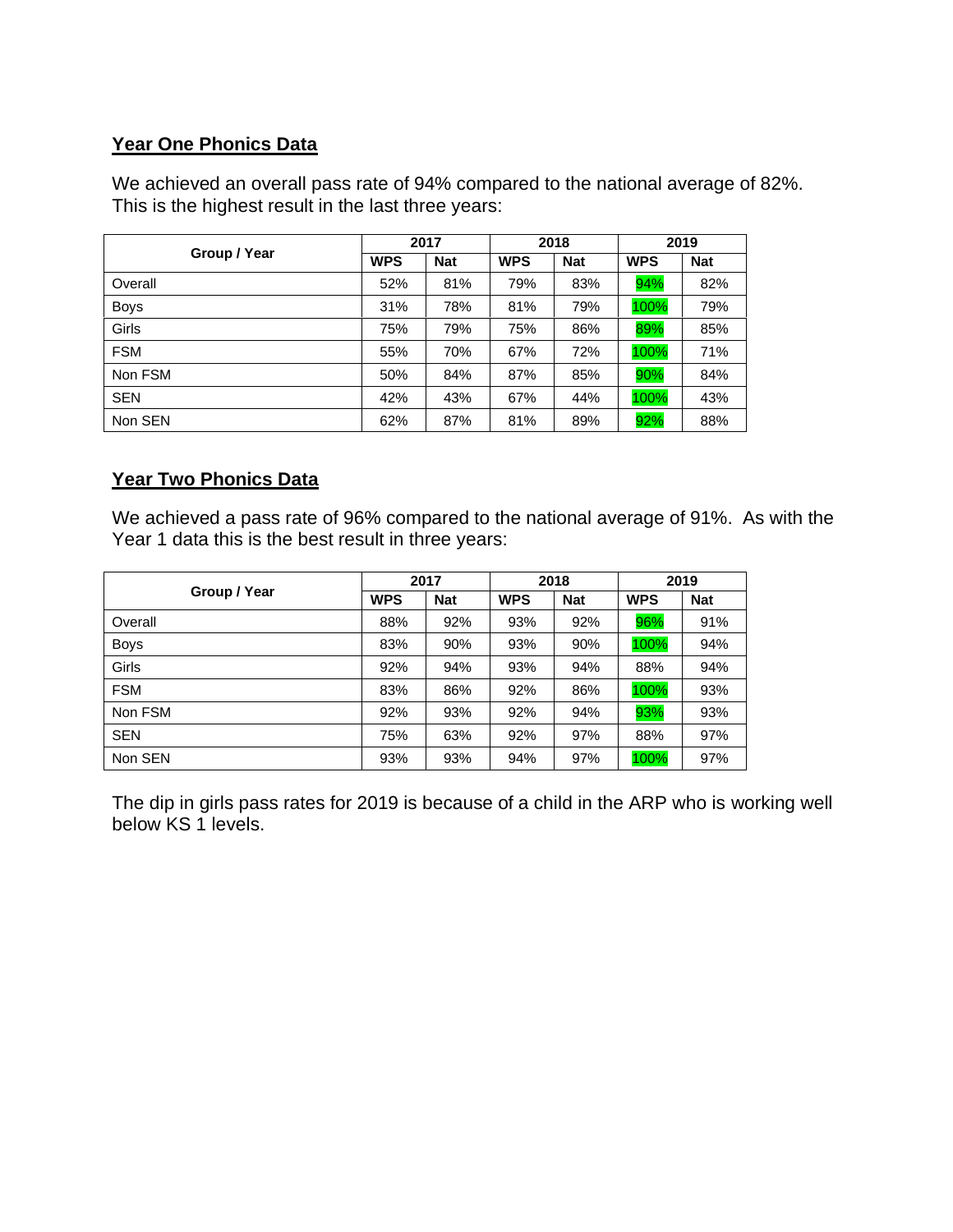# **End of KS1 Data Summer 2019**

**Reading** data. Number of children at expected or above, including ARP = 88% Number of children at expected or above, excluding ARP =92% National is 75%

|                                                                            |      |      |                                  |                | There are 25 children, including 1 ARP                       |                |           |                |                |      |                |      |
|----------------------------------------------------------------------------|------|------|----------------------------------|----------------|--------------------------------------------------------------|----------------|-----------|----------------|----------------|------|----------------|------|
| Reading                                                                    | P    |      | <b>PKF</b>                       |                |                                                              | <b>WTS</b>     |           |                | <b>EXP</b>     |      | <b>GDS</b>     |      |
|                                                                            |      |      |                                  |                |                                                              |                |           |                |                |      |                |      |
|                                                                            |      | $\%$ |                                  |                | $\%$                                                         | no             | $\%$      |                | no             | $\%$ |                | $\%$ |
|                                                                            | no   |      | no                               |                |                                                              |                |           |                |                |      | no             |      |
|                                                                            |      |      |                                  |                |                                                              |                |           |                |                |      |                |      |
| <b>Boys</b>                                                                |      |      | $\mathbf 0$                      |                | $\mathbf 0$                                                  | $\overline{2}$ | 8%        |                | 8              | 32%  | $\overline{7}$ | 28%  |
|                                                                            |      |      |                                  |                |                                                              |                |           |                |                |      |                |      |
| girls                                                                      |      |      | $\mathbf{1}$                     |                | 4%                                                           | $\mathbf 0$    | $\pmb{0}$ |                | 5              | 20%  | $\overline{2}$ | 8%   |
|                                                                            |      |      |                                  |                |                                                              |                |           |                |                |      |                |      |
|                                                                            |      |      |                                  |                |                                                              |                |           |                |                |      |                |      |
| All                                                                        |      |      | $\mathbf{1}$                     |                | 4%                                                           | $\overline{2}$ | 8%        |                | 13             | 52%  | $\overline{9}$ | 36%  |
|                                                                            |      |      |                                  |                |                                                              |                |           |                |                |      |                |      |
| Writing data. Number of children at expected or above, including ARP = 68% |      |      |                                  |                |                                                              |                |           |                |                |      |                |      |
|                                                                            |      |      |                                  |                | Number of children at expected or above, excluding ARP = 71% |                |           |                |                |      |                |      |
| National is 69%                                                            |      |      |                                  |                |                                                              |                |           |                |                |      |                |      |
| Writing                                                                    | P    |      | <b>PKF</b>                       |                | <b>WTS</b>                                                   |                |           | <b>EXP</b>     |                |      | <b>GDS</b>     |      |
|                                                                            |      |      |                                  |                |                                                              |                |           |                |                |      |                |      |
|                                                                            |      |      |                                  |                |                                                              |                |           |                |                |      |                |      |
|                                                                            | no   | 0%   | no                               | 0%             | no                                                           |                | 0%        | no             |                | 0%   | no             | 0%   |
|                                                                            |      |      |                                  |                |                                                              |                |           |                |                |      |                |      |
|                                                                            |      |      |                                  |                |                                                              |                |           |                |                |      |                |      |
| <b>Boys</b>                                                                |      | %    | $\mathbf 0$                      | $\%$           | 5                                                            |                | 20%       | 11             |                | 44%  | $\mathbf{1}$   | 4%   |
|                                                                            |      |      |                                  |                |                                                              |                |           |                |                |      |                |      |
| girls                                                                      |      | %    | $\mathbf{1}$                     | 4%             | $\overline{2}$                                               |                | 8%        | $\overline{4}$ |                | 16%  | $\mathbf{1}$   | 4%   |
|                                                                            |      |      |                                  |                |                                                              |                |           |                |                |      |                |      |
|                                                                            |      |      |                                  |                |                                                              |                |           |                |                |      |                |      |
| All                                                                        |      | $\%$ | $\mathbf{1}$                     | 4%             | $\overline{7}$                                               |                | 28%       | 15             |                | 60%  | $\overline{2}$ | 8%   |
|                                                                            |      |      |                                  |                |                                                              |                |           |                |                |      |                |      |
| Maths data. Number of children at expected or above, including ARP = 68%   |      |      |                                  |                |                                                              |                |           |                |                |      |                |      |
|                                                                            |      |      |                                  |                | Number of children at expected or above, excluding ARP = 71% |                |           |                |                |      |                |      |
| National is 76%                                                            |      |      |                                  |                |                                                              |                |           |                |                |      |                |      |
| <b>Maths</b>                                                               | P    |      |                                  | <b>PKF</b>     |                                                              | <b>WTS</b>     |           |                | <b>EXP</b>     |      | <b>GDS</b>     |      |
|                                                                            |      |      |                                  |                |                                                              |                |           |                |                |      |                |      |
|                                                                            | no   | 0%   |                                  | no             | 0%                                                           | no             |           | 0%             | no             | 0%   | no             | 0%   |
|                                                                            |      |      |                                  |                |                                                              |                |           |                |                |      |                |      |
|                                                                            |      |      |                                  |                |                                                              |                |           |                |                |      |                |      |
| <b>Boys</b>                                                                |      | %    |                                  | $\mathbf{1}$   | 4%                                                           | 5              |           | 20%            | $\overline{7}$ | 28%  | $\overline{4}$ | 16%  |
|                                                                            |      |      |                                  |                |                                                              |                |           |                |                |      |                |      |
|                                                                            |      |      |                                  |                |                                                              |                |           |                |                |      |                |      |
| girls                                                                      |      |      |                                  | $\mathbf{1}$   | 4%                                                           | $\mathbf 1$    |           | 4%             | 5              | 20%  | $\mathbf 1$    | 4%   |
|                                                                            |      |      |                                  |                |                                                              |                |           |                |                |      |                |      |
|                                                                            |      | $\%$ |                                  | $\overline{2}$ | 8%                                                           | 6              |           | 24%            | 12             | 48%  | 5              | 20%  |
|                                                                            |      |      |                                  |                |                                                              |                |           |                |                |      |                |      |
|                                                                            |      |      |                                  |                |                                                              |                |           |                |                |      |                |      |
| O <sub>min</sub>                                                           | rvo. | 00y  | $N_{\text{initial}}$ $\sim$ 000/ |                |                                                              |                |           |                |                |      |                |      |

Science-  $EXS = 88 \%$  National is  $82\%$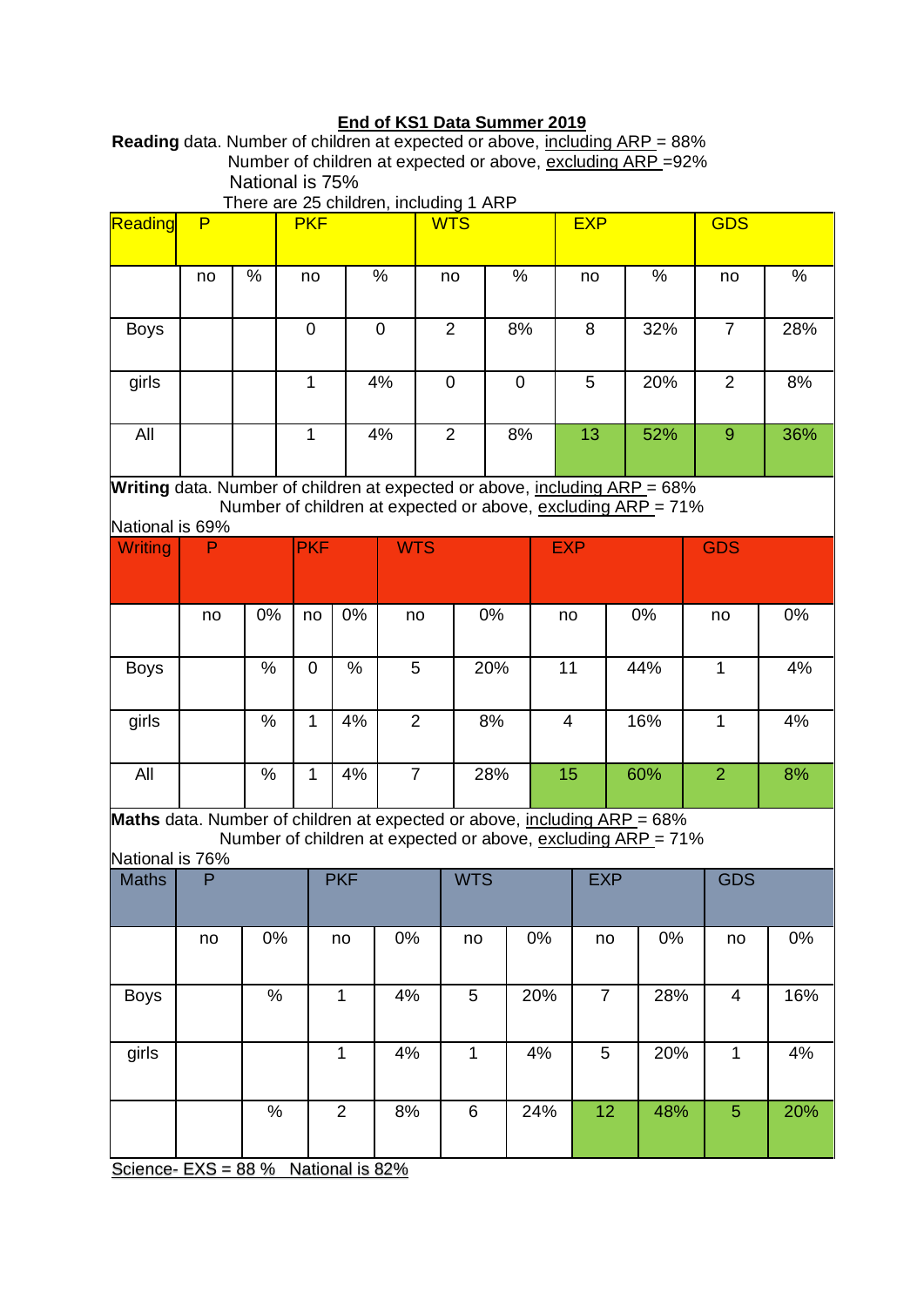### **Key Stage 1 3 Year Trend**

As with Phonics, the three-year trend shows a generally improving picture with the school performance in line or better than national:

#### **Reading Writing & Maths Combined**

|            |            |            |            | 2019       |            |
|------------|------------|------------|------------|------------|------------|
|            |            |            |            |            |            |
| <b>WPS</b> | <b>Nat</b> | <b>WPS</b> | <b>Nat</b> | <b>WPS</b> | <b>Nat</b> |
| 58%        | 64%        | 50%        | 65%        | 56%        | 65%        |
| 42%        | 58%        | 47%        | 60%        | 53%        | 60%        |
| 75%        | 69%        | 53%        | 71%        | 63%        | 70%        |
| 58%        | 50%        | 46%        | 50%        | 55%        | 50%        |
| 58%        | 67%        | 53%        | 69%        | 57%        | 69%        |
| 13%        | 18%        | 38%        | 19%        | 25%        | 19%        |
| 81%        | 72%        | 59%        | 74%        | 71%        | 73%        |
|            |            | 2017       |            | 2018       |            |

#### 2019 includes an ARP child

#### **Reading**

| Group / Year |            | 2017       | 2018       |            | 2019       |            |
|--------------|------------|------------|------------|------------|------------|------------|
|              | <b>WPS</b> | <b>Nat</b> | <b>WPS</b> | <b>Nat</b> | <b>WPS</b> | <b>Nat</b> |
| Overall      | 79%        | 76%        | 67%        | 75%        | 88%        | 75%        |
| <b>Boys</b>  | 58%        | 75%        | 67%        | 77%        | 88%        | 76%        |
| Girls        | 100%       | 75%        | 67%        | 77%        | 88%        | 76%        |
| <b>FSM</b>   | 75%        | 63%        | 62%        | 63%        | 82%        | 62%        |
| Non FSM      | 83%        | 79%        | 71%        | 79%        | 82%        | 72%        |
| <b>SEN</b>   | 50%        | 31%        | 62%        | 30%        | 63%        | 30%        |
| Non SEN      | 94%        | 84%        | 71%        | 84%        | 100%       | 83%        |

2019 includes an ARP child

### **Writing**

|                  |            | 2017                       |            | 2018       | 2019       |            |
|------------------|------------|----------------------------|------------|------------|------------|------------|
| Group / Year     | <b>WPS</b> | <b>Nat</b>                 | <b>WPS</b> | <b>Nat</b> | <b>WPS</b> | <b>Nat</b> |
| Overall          | 58%        | 68%                        | 73%        | 70%        | 68%        | 69%        |
| <b>Boys</b>      | 42%        | 62%                        | 87%        | 77%        | 71%        | 63%        |
| <b>Girls</b>     | 75%        | 75%                        | 87%        | 77%        | 63%        | 76%        |
| FSM <sub>5</sub> | 58%        | 72%                        | 69%        | 74%        | 64%        | 73%        |
| Non FSM          | 58%        | 72%                        | 76%        | 74%        | 71%        | 73%        |
| <b>SEN</b>       | 13%        | 21%                        | 69%        | 22%        | 25%        | 22%        |
| Non SEN          | 81%        | 77%                        | 76%        | 79%        | 88%        | 78%        |
|                  |            | 2019 includes an ARP child |            |            |            |            |

#### **Maths**

|              |            | 2017       |            | 2018       | 2019       |            |
|--------------|------------|------------|------------|------------|------------|------------|
| Group / Year | <b>WPS</b> | <b>Nat</b> | <b>WPS</b> | <b>Nat</b> | <b>WPS</b> | <b>Nat</b> |
| Overall      | 79%        | 75%        | 57%        | 76%        | 68%        | 76%        |
| <b>Boys</b>  | 75%        | 74%        | 53%        | 75%        | 65%        | 75%        |
| Girls        | 83%        | 76%        | 60%        | 77%        | 75%        | 77%        |
| <b>FSM</b>   | 75%        | 63%        | 46%        | 63%        | 73%        | 63%        |
| Non FSM      | 83%        | 78%        | 65%        | 79%        | 64%        | 79%        |
| <b>SEN</b>   | 50%        | 32%        | 38%        | 33%        | 63%        | 33%        |
| Non SEN      | 94%        | 83%        | 71%        | 84%        | 71%        | 84%        |

2019 includes an ARP child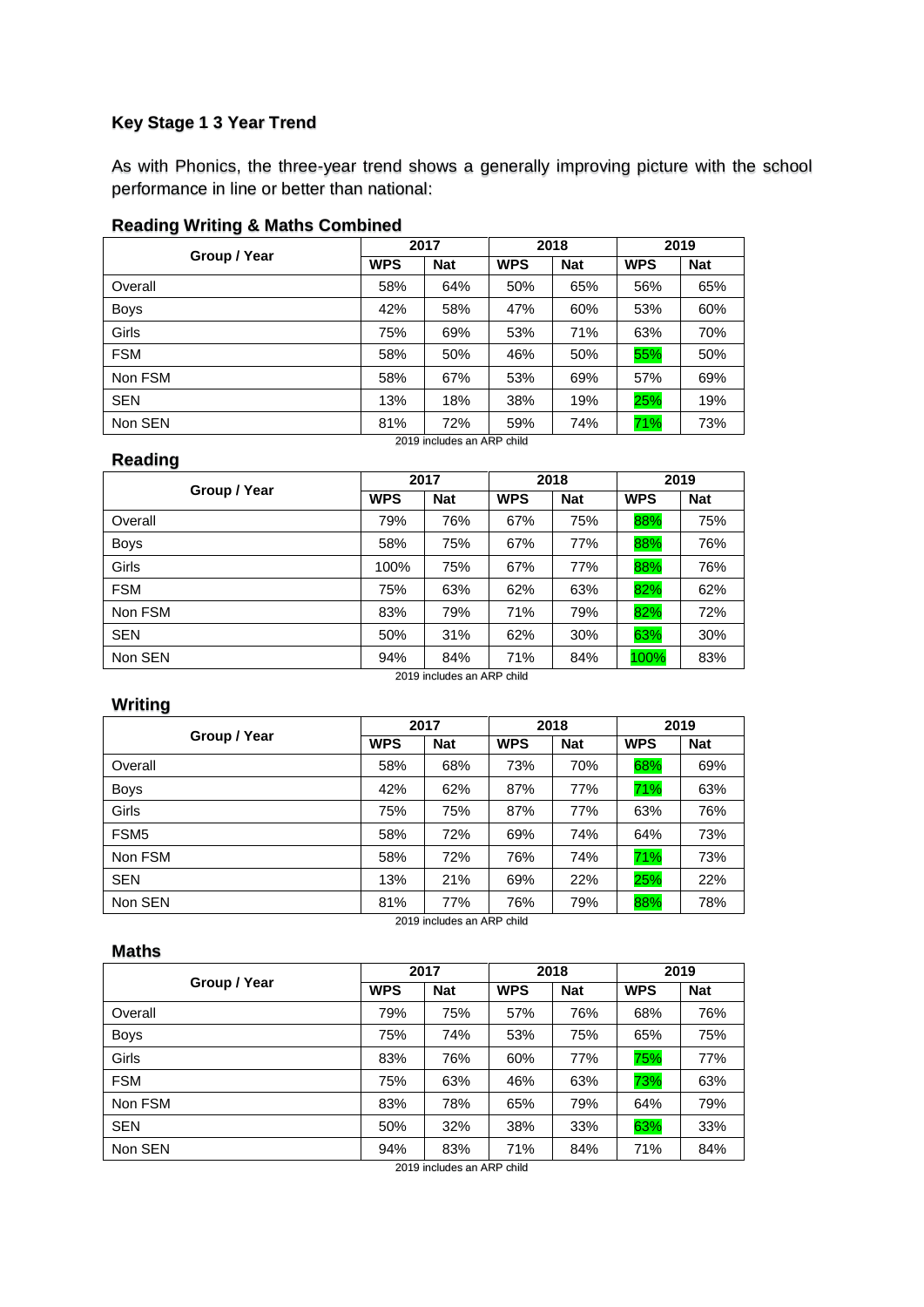# Year 6 Data. 2019

**Reading** data. Number of children at expected or above, including ARP =32% Number of children at expected or above, excluding ARP = 38% National is 73%

| <b>Reading Absent</b>                                                                                                                                                    |             |      | $\frac{1}{2}$<br><b>PKF</b> |                                                                                                                                                     | <b>WTS</b>       |      |  | <b>EXP</b>              |      | <b>GDS</b>               |      |  |
|--------------------------------------------------------------------------------------------------------------------------------------------------------------------------|-------------|------|-----------------------------|-----------------------------------------------------------------------------------------------------------------------------------------------------|------------------|------|--|-------------------------|------|--------------------------|------|--|
|                                                                                                                                                                          | no          | $\%$ | no                          | $\%$                                                                                                                                                | no               | $\%$ |  | no                      | $\%$ | no                       | $\%$ |  |
| <b>Boys</b>                                                                                                                                                              |             |      | $\mathbf 0$                 | $0\%$                                                                                                                                               | $\boldsymbol{9}$ | 32%  |  | $\overline{\mathbf{4}}$ | 14%  | $\mathbf{1}$             | 4%   |  |
| girls                                                                                                                                                                    |             |      | $\overline{4}$              | 14%                                                                                                                                                 | $\,6$            | 22%  |  | $\overline{2}$          | 7%   | $\overline{2}$           | 7%   |  |
| All                                                                                                                                                                      |             |      | $\overline{4}$              | 14%                                                                                                                                                 | 15               | 54%  |  | $6\phantom{1}6$         | 21%  | 3                        | 11%  |  |
| Writing data (T A. Number of children at expected or above, including ARP = 68%<br>Number of children at expected or above, excluding ARP =79%<br><b>National is 79%</b> |             |      |                             |                                                                                                                                                     |                  |      |  |                         |      |                          |      |  |
| <b>Writing</b>                                                                                                                                                           | P           |      | <b>PKF</b>                  |                                                                                                                                                     | <b>WTS</b>       |      |  | <b>EXP</b>              |      | <b>GDS</b>               |      |  |
|                                                                                                                                                                          | no          | 0%   | no                          | 0%                                                                                                                                                  | no               | 0%   |  | no                      | 0%   | no                       | 0%   |  |
| <b>Boys</b>                                                                                                                                                              |             |      | $\mathbf 0$                 | 0%                                                                                                                                                  | $\overline{4}$   | 14%  |  | 9                       | 32%  | $\mathbf{1}$             | 4%   |  |
| girls                                                                                                                                                                    |             |      | $\overline{4}$              | 14%                                                                                                                                                 | $\mathbf{1}$     | 4%   |  | $\overline{7}$          | 25%  | $\overline{2}$           | 7%   |  |
| All                                                                                                                                                                      |             |      | $\overline{\mathbf{4}}$     | 14%                                                                                                                                                 | 5                | 18%  |  | 16                      | 57%  | 3                        | 11%  |  |
|                                                                                                                                                                          |             |      | National is 78%             | <b>SPAG</b> data (T A. Number of children at expected or above, including ARP = 57%<br>Number of children at expected or above, excluding ARP = 67% |                  |      |  |                         |      |                          |      |  |
| <b>SPAG</b>                                                                                                                                                              | abse<br>Int |      | <b>PKF</b>                  |                                                                                                                                                     | <b>WTS</b>       |      |  | <b>EXP</b>              |      | <b>GDS</b>               |      |  |
|                                                                                                                                                                          | no          | 0%   | no                          | 0%                                                                                                                                                  | no               | 0%   |  | no                      | 0%   | no                       | 0%   |  |
| Boys                                                                                                                                                                     |             |      | 0                           | $0\%$                                                                                                                                               | 6                | 21%  |  | $\overline{7}$          | 25%  | $\mathbf{1}$             | 4%   |  |
| girls                                                                                                                                                                    |             |      | $\overline{4}$              | 14%                                                                                                                                                 | $\overline{2}$   | 7%   |  | 5                       | 18%  | 3                        | 11%  |  |
| All                                                                                                                                                                      |             |      | $\overline{4}$              | 14%                                                                                                                                                 | $\bf 8$          | 28%  |  | 12                      | 43%  | $\overline{\mathcal{A}}$ | 14%  |  |